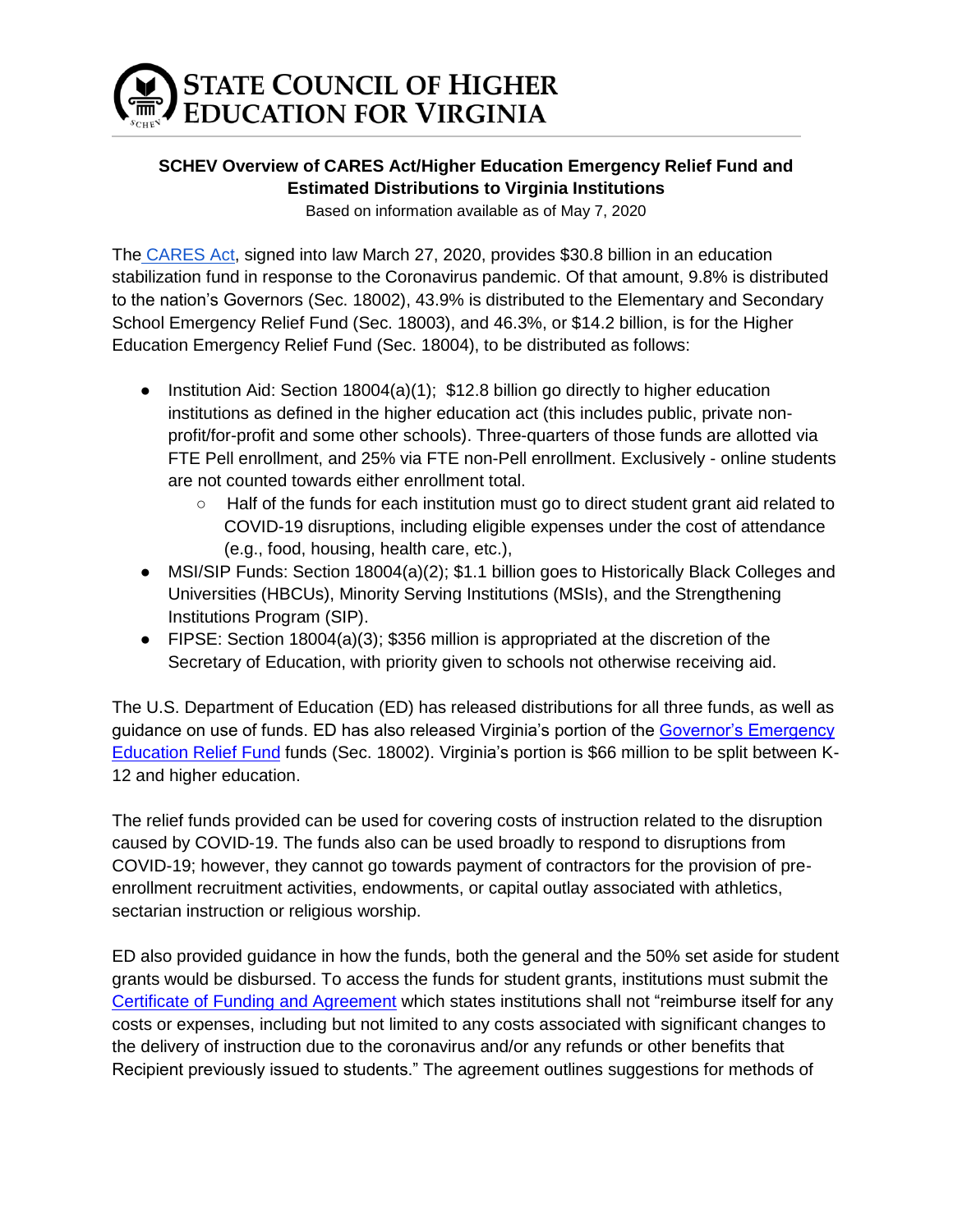distribution that prioritize the neediest students as well as reporting requirements for how the grants were awarded.

The CARES act includes a non-binding clause for institutions to continue payments to employees "where practicable." In addition, while the act contains a "maintenance of effort" clause, it does not apply to Section 18004 funds - institutions may accept aid from the \$14.2 billion for higher education without any requirements to maintain current funding levels. However funding for higher education, including financial aid, is part of the maintenance of effort requirement for the other funds. The act also includes other provisions related to student debt payment, access to capital, and charitable giving.

| <b>Sector</b>         | <b>Institution Aid: Section</b><br>18004(a)(1) | <b>MSI/SIP Funds: Section</b><br>18004(a)(2) | <b>FIPSE: Section</b><br>18004(a)(3) | <b>Total</b>  |
|-----------------------|------------------------------------------------|----------------------------------------------|--------------------------------------|---------------|
| Public                | \$210,573,740                                  | \$26,381,298                                 | \$2,095,389                          | \$239,050,427 |
| Private               | \$51,662,293                                   | \$14,632,261                                 | \$6,350,644                          | \$72,645,198  |
| For-Profit            | \$32,155,129                                   |                                              |                                      | \$32,155,129  |
| Grand<br><b>Total</b> | \$294,391,162                                  | \$41,013,559                                 | \$8,446,033                          | \$343,850,754 |

#### **Table 1: Higher Education Emergency Relief Fund - Virginia Total by Sector**

*At least 50% of funds from Section 18004(a)(1) funds must be reserved to provide students with emergency financial aid grants.*

#### **Table 2: CARES Act Allocation - Public 4-year**

| <b>Institution</b>                    | <b>Institution Aid:</b><br><b>Section</b><br>18004(a)(1) | <b>MSI/SIP Funds:</b><br>Section 18004(a)(2) | <b>FIPSE:</b><br><b>Section</b><br>18004(a)(3) | Total        |
|---------------------------------------|----------------------------------------------------------|----------------------------------------------|------------------------------------------------|--------------|
| <b>Christopher Newport University</b> | \$2,893,936                                              |                                              |                                                | \$2,893,936  |
| College of William and Mary           | \$3,948,268                                              |                                              |                                                | \$3,948,268  |
| George Mason University               | \$20,855,024                                             |                                              |                                                | \$20,855,024 |
| James Madison University              | \$12,080,658                                             |                                              |                                                | \$12,080,658 |
| Longwood University                   | \$3,220,578                                              |                                              |                                                | \$3,220,578  |
| <b>Norfolk State University</b>       | \$6,901,715                                              | \$13,425,519                                 |                                                | \$20,327,234 |
| <b>Old Dominion University</b>        | \$15,548,901                                             | \$761,311                                    |                                                | \$16,310,212 |
| <b>Radford University</b>             | \$9,092,203                                              |                                              |                                                | \$9,092,203  |
| University of Virginia-Main<br>Campus | \$11,716,710                                             |                                              |                                                | \$11,716,710 |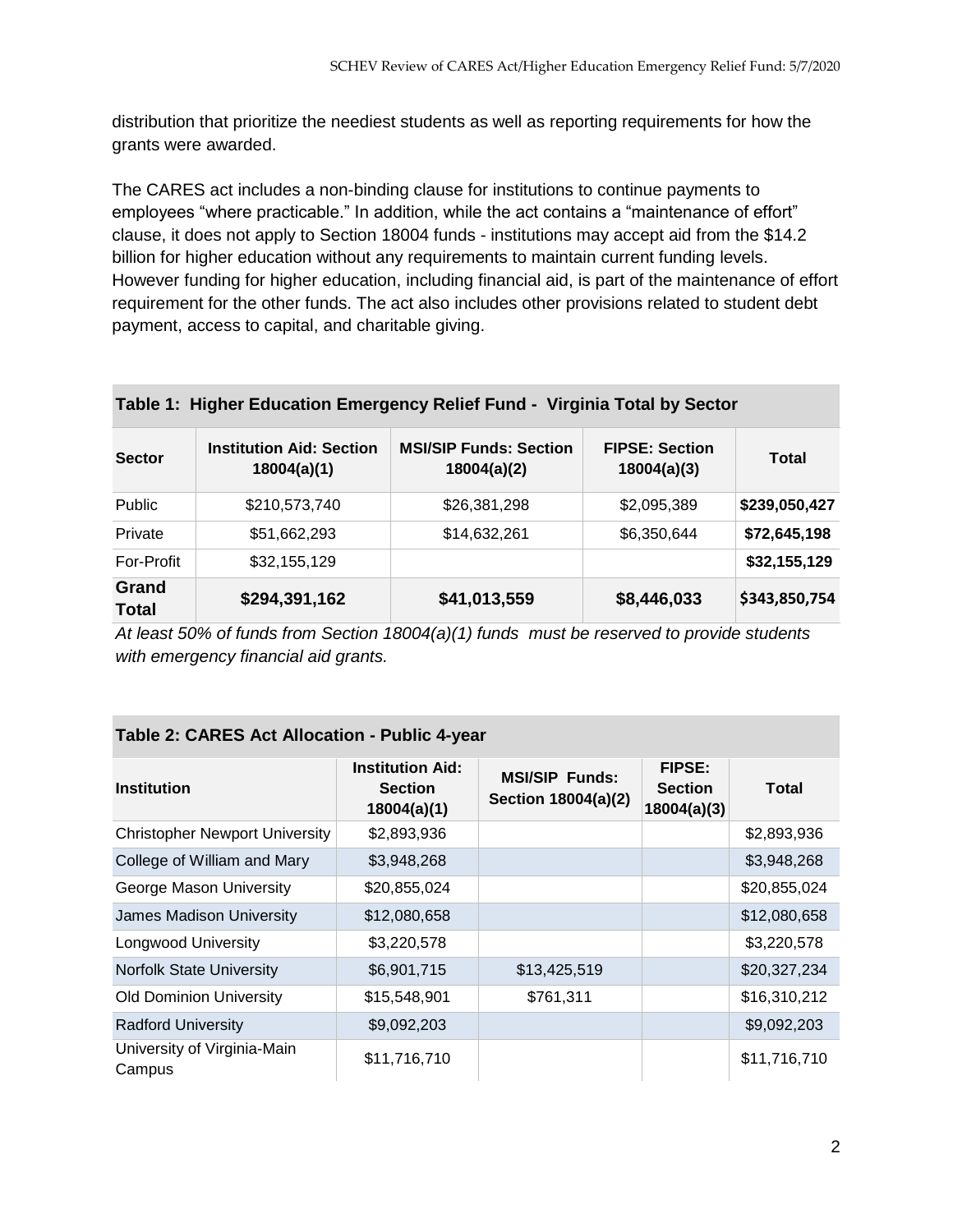| Table 2: CARES Act Allocation - Public 4-year          |               |              |           |               |  |
|--------------------------------------------------------|---------------|--------------|-----------|---------------|--|
| University of Virginia's College<br>at Wise            | \$788,966     |              |           | \$788,966     |  |
| University of Mary Washington                          | \$2,888,681   |              |           | \$2,888,681   |  |
| Virginia Commonwealth<br>University                    | \$20,288,998  |              |           | \$20,288,998  |  |
| Virginia Military Institute                            | \$1,132,691   |              |           | \$1,132,691   |  |
| Virginia Polytechnic Institute<br>and State University | \$19,398,987  | \$79,744     |           | \$19,478,731  |  |
| Virginia State University                              | \$6,855,810   | \$9,803,132  |           | \$16,658,942  |  |
| Eastern Virginia Medical<br>School                     | \$329,653     |              | \$170,347 | \$500,000     |  |
| <b>Total</b>                                           | \$137,941,779 | \$24,069,706 | \$170,347 | \$162,181,832 |  |

*At least 50% of funds from Section 18004(a)(1) funds must be reserved to provide students with emergency financial aid grants.*

| Table 3: CARES Act Allocation - Public 2-year                                |                                                          |                                              |                                      |              |  |  |
|------------------------------------------------------------------------------|----------------------------------------------------------|----------------------------------------------|--------------------------------------|--------------|--|--|
| <b>Institution</b>                                                           | <b>Institution Aid:</b><br><b>Section</b><br>18004(a)(1) | <b>MSI/SIP Funds:</b><br>Section 18004(a)(2) | <b>FIPSE: Section</b><br>18004(a)(3) | <b>Total</b> |  |  |
| <b>Blue Ridge Community</b><br>College                                       | \$1,862,031                                              | \$91,705                                     |                                      | \$1,953,736  |  |  |
| <b>Central School Of Practical</b><br>Nursing                                | \$31,183                                                 |                                              | \$468,817                            | \$500,000    |  |  |
| Central Virginia Community<br>College                                        | \$1,817,818                                              | \$89,610                                     |                                      | \$1,907,428  |  |  |
| <b>Culpeper Cosmetology</b><br><b>Training Center</b>                        | \$83,682                                                 |                                              | \$416,318                            | \$500,000    |  |  |
| Dabney S Lancaster<br><b>Community College</b>                               | \$444,563                                                | \$22,090                                     | \$33,347                             | \$500,000    |  |  |
| Danville Community<br>College                                                | \$1,604,222                                              |                                              |                                      | \$1,604,222  |  |  |
| <b>Eastern Shore Community</b><br>College                                    | \$338,336                                                | \$16,601                                     | \$145,063                            | \$500,000    |  |  |
| Germanna Community<br>College                                                | \$2,868,710                                              | \$141,909                                    |                                      | \$3,010,619  |  |  |
| Henrico County-Saint<br>Marys Hospital School of<br><b>Practical Nursing</b> | \$110,429                                                |                                              | \$389,571                            | \$500,000    |  |  |
| J Sargeant Reynolds<br><b>Community College</b>                              | \$4,151,184                                              |                                              |                                      | \$4,151,184  |  |  |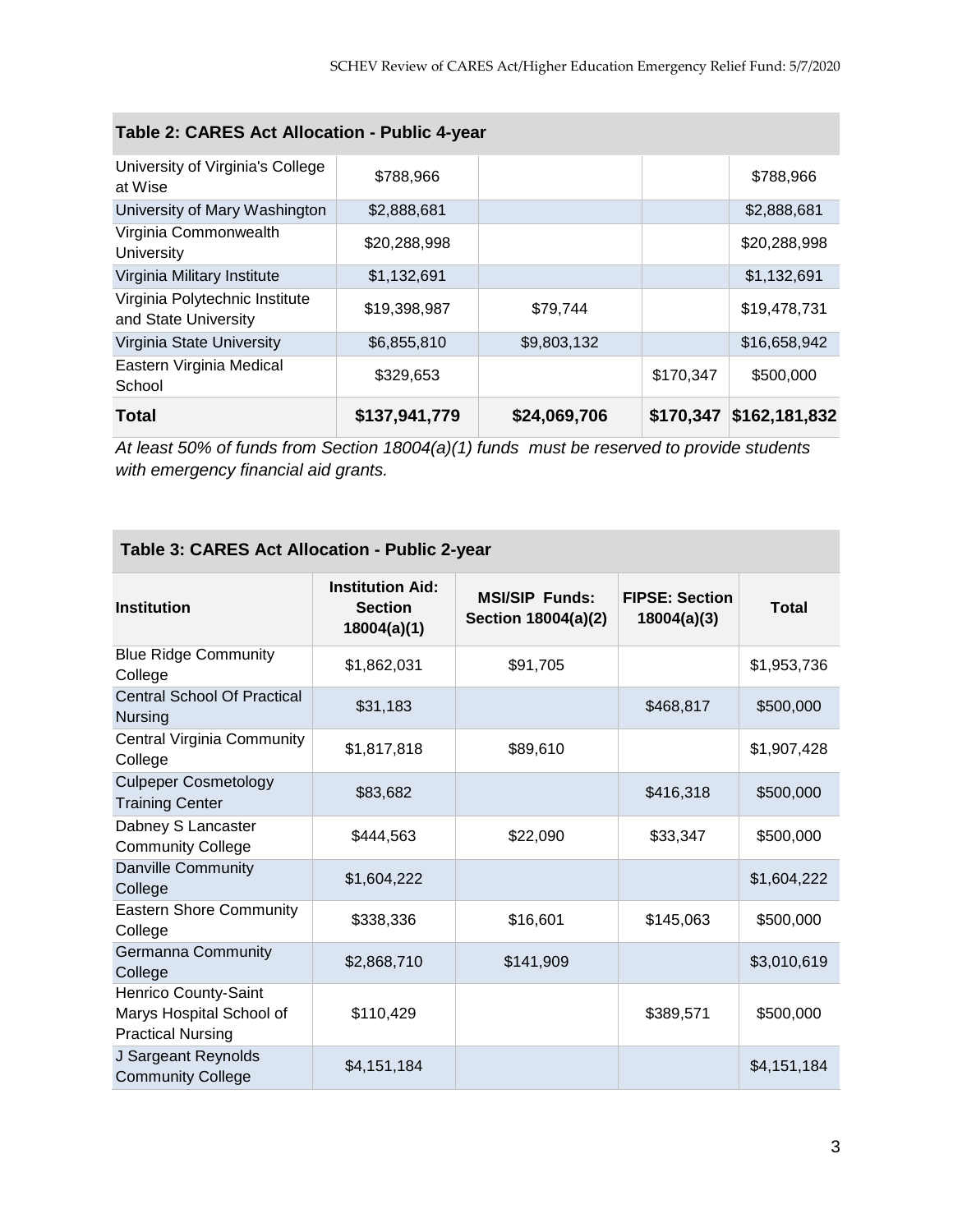| John Tyler Community<br>College                                      | \$3,448,784  | \$171,389   |             | \$3,620,173  |
|----------------------------------------------------------------------|--------------|-------------|-------------|--------------|
| Lord Fairfax Community<br>College                                    | \$2,319,604  | \$115,614   |             | \$2,435,218  |
| <b>Mountain Empire</b><br><b>Community College</b>                   | \$1,394,924  | \$68,189    |             | \$1,463,113  |
| <b>New River Community</b><br>College                                | \$1,658,163  | \$82,333    |             | \$1,740,496  |
| Northern Virginia<br><b>Community College</b>                        | \$20,028,703 | \$81,638    |             | \$20,110,341 |
| <b>Patrick Henry Community</b><br>College                            | \$1,483,723  | \$72,354    |             | \$1,556,077  |
| Paul D Camp Community<br>College                                     | \$512,617    |             |             | \$512,617    |
| Piedmont Virginia<br><b>Community College</b>                        | \$1,892,438  | \$94,158    |             | \$1,986,596  |
| Rappahannock Community<br>College                                    | \$1,149,192  | \$56,994    |             | \$1,206,186  |
| <b>Richard Bland College</b>                                         | \$820,734    |             |             | \$820,734    |
| Southside Virginia<br><b>Community College</b>                       | \$1,677,846  | \$82,547    |             | \$1,760,393  |
| Southwest Virginia<br><b>Community College</b>                       | \$1,671,535  | \$81,200    |             | \$1,752,735  |
| <b>Thomas Nelson Community</b><br>College                            | \$3,853,969  | \$189,774   |             | \$4,043,743  |
| <b>Tidewater Community</b><br>College                                | \$11,999,956 | \$588,559   |             | \$12,588,515 |
| Virginia Beach City Public<br>Schools School of Practical<br>Nursing | \$28,074     |             | \$471,926   | \$500,000    |
| Virginia Highlands<br><b>Community College</b>                       | \$1,398,769  | \$68,231    |             | \$1,467,000  |
| Virginia Western<br><b>Community College</b>                         | \$2,763,297  | \$136,810   |             | \$2,900,107  |
| <b>Wytheville Community</b><br>College                               | \$1,217,475  | \$59,887    |             | \$1,277,362  |
| <b>Total</b>                                                         | \$72,631,961 | \$2,311,592 | \$1,925,042 | \$76,868,595 |

*At least 50% of funds from Section 18004(a)(1) funds must be reserved to provide students with emergency financial aid grants.*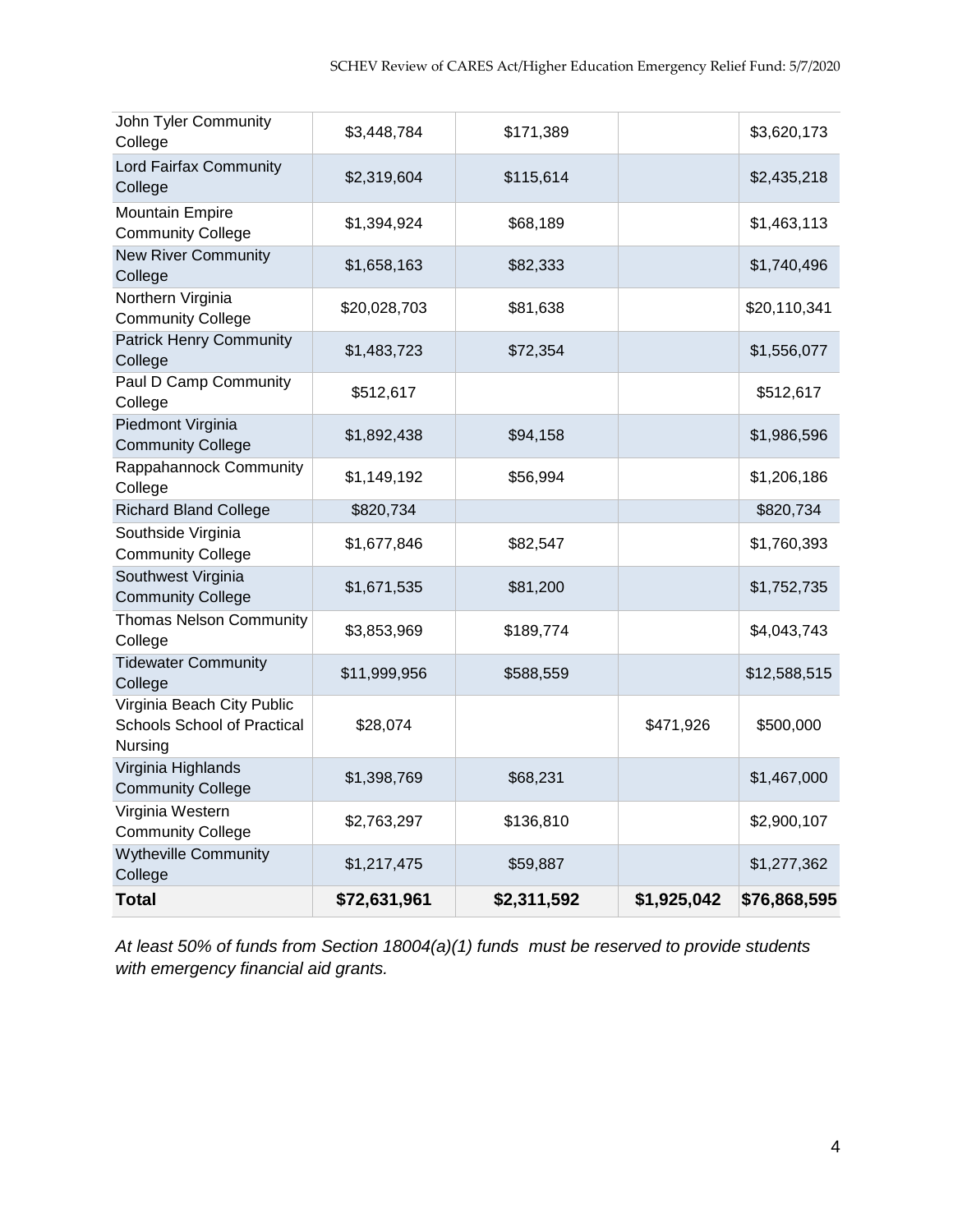| Table 4. CARES ACI AIIOCANON. FITVALE NOCTOFFIONI                            |                                                          |                                              |                                      |              |  |  |
|------------------------------------------------------------------------------|----------------------------------------------------------|----------------------------------------------|--------------------------------------|--------------|--|--|
| <b>Institution</b>                                                           | <b>Institution Aid:</b><br><b>Section</b><br>18004(a)(1) | <b>MSI/SIP Funds:</b><br>Section 18004(a)(2) | <b>FIPSE: Section</b><br>18004(a)(3) | <b>Total</b> |  |  |
| Appalachian College Of<br>Pharmacy                                           | \$61,104                                                 |                                              | \$438,896                            | \$500,000    |  |  |
| Appalachian School Of Law                                                    | \$41,609                                                 |                                              | \$458,391                            | \$500,000    |  |  |
| <b>Averett University</b>                                                    | \$1,055,659                                              | \$51,569                                     |                                      | \$1,107,228  |  |  |
| <b>Bethel College</b>                                                        | \$19,542                                                 | \$1,316                                      | \$479,142                            | \$500,000    |  |  |
| <b>Bluefield College</b>                                                     | \$691,152                                                | \$33,621                                     |                                      | \$724,773    |  |  |
| <b>Bon Secours Memorial</b><br><b>College Of Nursing</b>                     | \$141,069                                                |                                              | \$358,931                            | \$500,000    |  |  |
| Bon Secours St Mary's<br><b>Hospital School of Medical</b><br>Imaging        | \$22,589                                                 |                                              | \$477,411                            | \$500,000    |  |  |
| <b>Bridgewater College</b>                                                   | \$1,799,980                                              |                                              |                                      | \$1,799,980  |  |  |
| Cayce/Reilly School Of<br>Massage                                            | \$61,587                                                 |                                              | \$438,413                            | \$500,000    |  |  |
| Centra College of Nursing                                                    | \$229,579                                                | \$11,146                                     | \$259,275                            | \$500,000    |  |  |
| <b>Divine Mercy University</b>                                               | \$12,649                                                 |                                              | \$487,351                            | \$500,000    |  |  |
| Eastern Mennonite<br>University                                              | \$893,425                                                |                                              |                                      | \$893,425    |  |  |
| Edward Via College of<br>Osteopathic Medicine                                | \$589,803                                                |                                              |                                      | \$589,803    |  |  |
| Emory & Henry College                                                        | \$1,262,240                                              | \$61,750                                     |                                      | \$1,323,990  |  |  |
| Fairfax University Of<br>America/Virginia<br><b>International University</b> | \$78,295                                                 |                                              | \$421,705                            | \$500,000    |  |  |
| Ferrum College                                                               | \$1,673,615                                              | \$80,948                                     |                                      | \$1,754,563  |  |  |
| Hampden-Sydney College                                                       | \$679,908                                                |                                              |                                      | \$679,908    |  |  |
| <b>Hampton University</b>                                                    | \$4,264,342                                              | \$9,884,324                                  |                                      | \$14,148,666 |  |  |
| <b>Hollins University</b>                                                    | \$799,714                                                | \$39,318                                     |                                      | \$839,032    |  |  |
| <b>Liberty University</b>                                                    | \$15,205,124                                             | \$742,233                                    |                                      | \$15,947,357 |  |  |
| Mary Baldwin University                                                      | \$1,120,685                                              | \$54,783                                     |                                      | \$1,175,468  |  |  |
| <b>Marymount University</b>                                                  | \$2,074,937                                              |                                              |                                      | \$2,074,937  |  |  |
| Randolph College                                                             | \$664,874                                                |                                              |                                      | \$664,874    |  |  |
| Randolph-Macon College                                                       | \$1,058,238                                              |                                              |                                      | \$1,058,238  |  |  |
| <b>Regent University</b>                                                     | \$1,567,327                                              | \$76,976                                     |                                      | \$1,644,303  |  |  |
| Riverside College Of Health<br>Careers                                       | \$346,191                                                |                                              | \$153,809                            | \$500,000    |  |  |
| Roanoke College                                                              | \$1,777,599                                              |                                              |                                      | \$1,777,599  |  |  |
| Sentara College Of Health<br>Sciences                                        | \$178,560                                                |                                              | \$321,440                            | \$500,000    |  |  |
| Shenandoah University                                                        | \$2,040,202                                              |                                              |                                      | \$2,040,202  |  |  |

## **Table 4: CARES Act Allocation: Private Not-for-Profit**